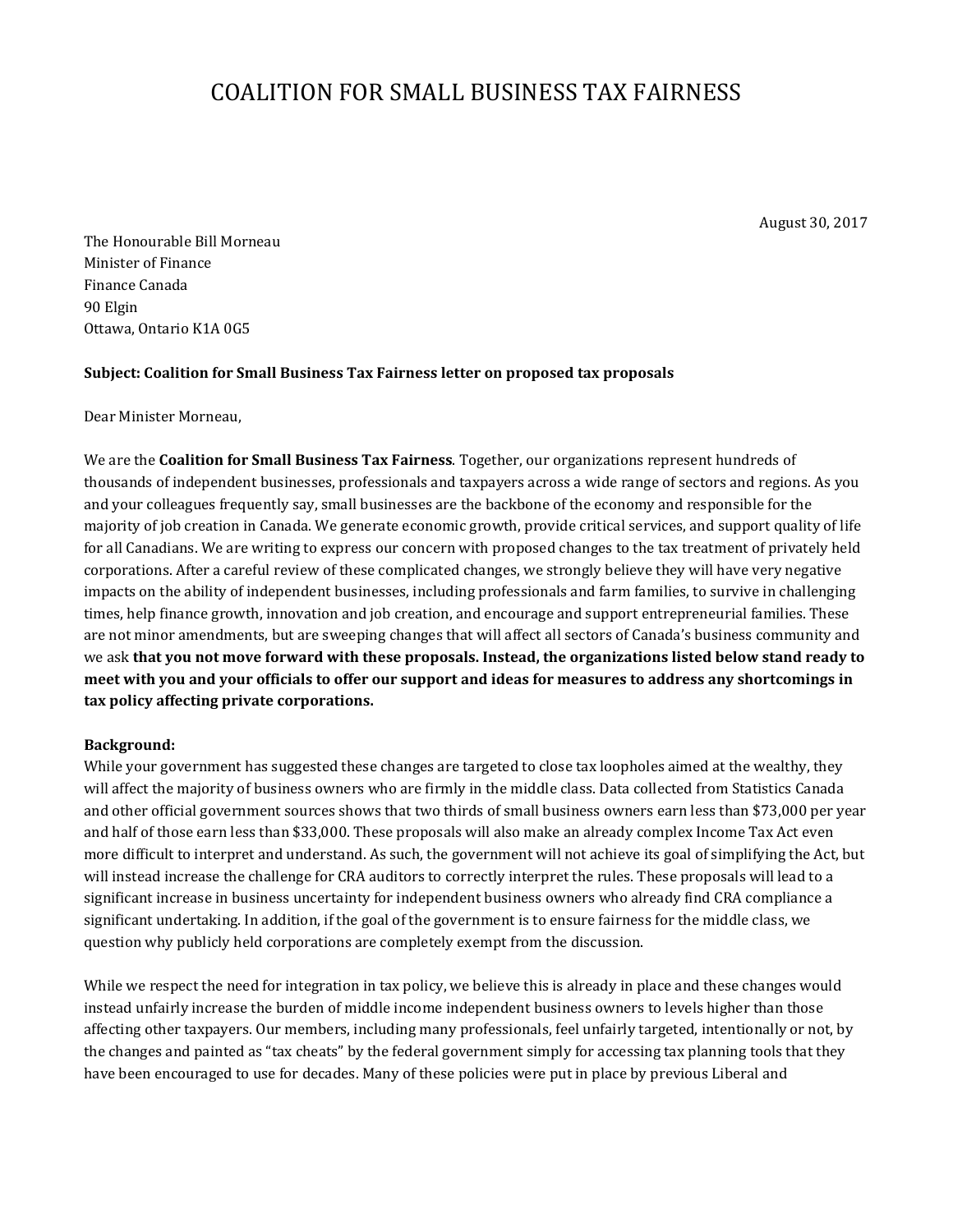burden they face in complying with regulations and accessing financing. Conservative governments in order to support the growth of independent business and reflect the disproportionate

 provincial policies around carbon pricing and labour reforms. Creating additional business tax uncertainty is These changes are coming at a time when business owners are already facing a myriad of additional costs, including Canada Pension Plan and Employment Insurance premium increases for the next several years, as well as new particularly unwelcome at a time when lower commodity prices and NAFTA negotiations are already causing stress among Canada's entrepreneurs.

#### **Income Sprinkling:**

 The proposed changes demonstrate a lack of understanding on the part of the government on how independent formal or informal ways. This is particularly true on Canadian farms where each member plays a vital role, often from a young age. The comparison of an entrepreneur with a salaried employee is completely inappropriate. Many not have access to safeguards such as employment insurance for job security. When the spouse or children are also involved in the business, the risk is exponentially larger as the entire family runs the risk of losing any means by which to support themselves. business truly functions. When an entrepreneur opens a business, her or his family is often deeply involved in either business owners not only use their family homes as collateral against loans taken to support the business, they also do

#### **Passive Income in a Corporation:**

 as insurance against emergencies and unforeseen costs. The proposed change will limit certain forms of saving in the cope with an unsteady economy, often depending on other investments as important means to help avoid layoffs and There are many important reasons why businesses may need passive investments. These types of investments serve business, making the firm more vulnerable in bad economic times. In recent years, many business owners have had to business closure. Passive investments also help them save for major investments, expansion and innovation. We believe these changes are not in line with the government's innovation agenda and would significantly reduce the ability of business owners in all economic sectors to make important investments in their business. These changes may also lead to instances of double taxation and retroactive taxation for small businesses.

 retirement. It is also important to note that small business owners do not have access to the generous pensions, benefits and income security offered to many employees, including civil servants, across Canada. They rely on the value of the business, including any passive investments in their business to ensure they have enough resources for their own

## **Capital Gains:**

 transfers in the Income Tax Act and encourage you to make this an important priority moving forward. Allowing for Although this tax planning tool is very complex, the proposed changes could affect business value appreciations from the past, as almost a form of retroactive taxation. These changes could also result in the double taxation of some estates, and could make it more difficult for business owners looking to do intergenerational business transfers. We note that your government has opened the door for feedback on how to allow genuine intergenerational business intergenerational transfers would be of significant help with succession planning, encouraging businesses to remain in the family and in their community.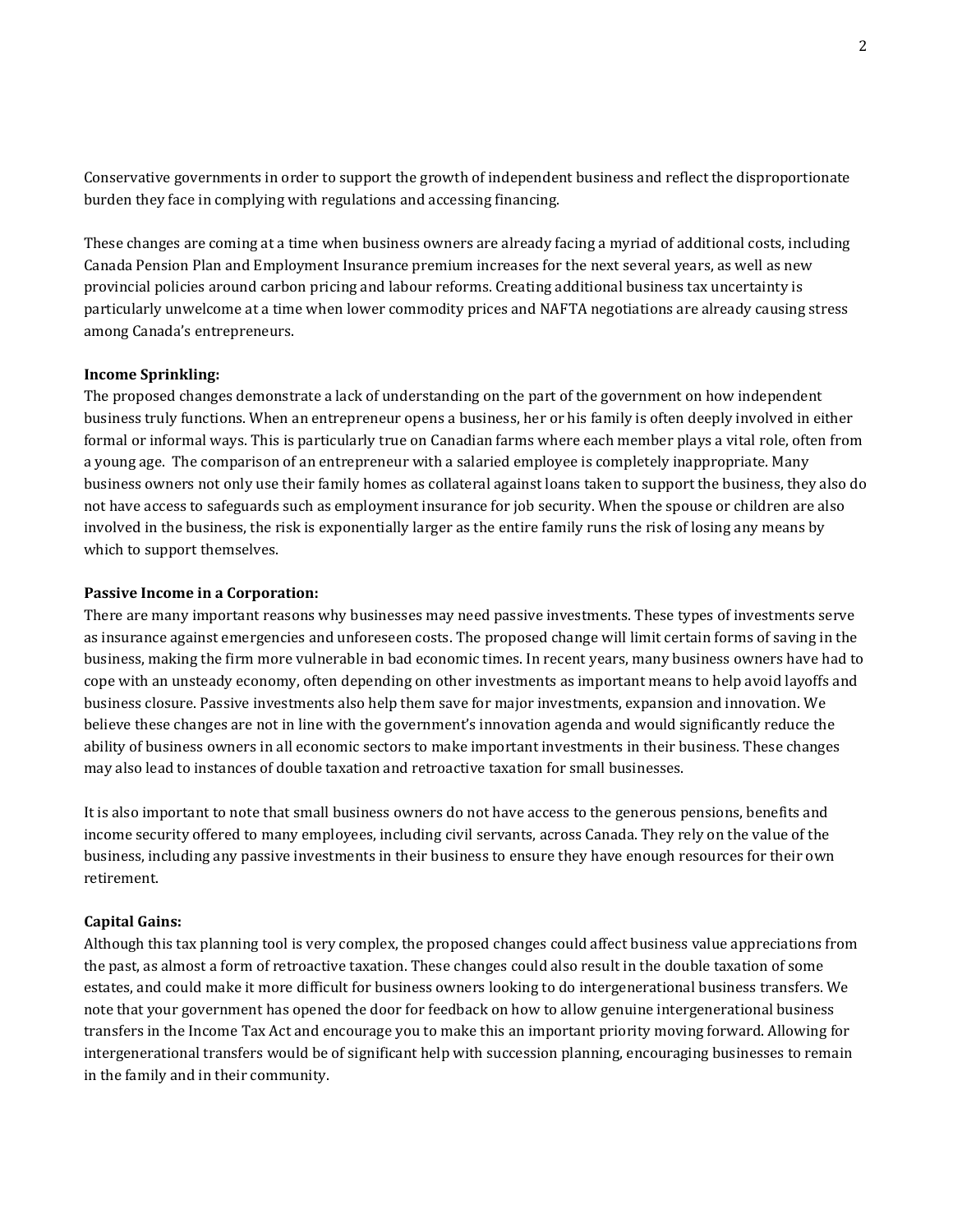## **Conclusions and Recommendations:**

for other ways to offset the added costs to themselves and their business. Independent business owners, including professionals, are telling us that these changes have the potential to discourage entrepreneurs from going into business and could hurt employment and growth as business owners look

for other ways to offset the added costs to themselves and their business.<br>The members of our associations are disappointed that the proposals were launched in the dead of summer with a very restrictive time frame. Many leading tax experts are saying that the proposals represent the most significant changes to small business tax provisions they have seen over the course of their career. Canadian entrepreneurs, and their millions of employees, deserve better.

 pursue ways to tighten rules. The current proposals are not the solution and are instead creating unnecessary Should there be worrisome abuses of the current tax system, we stand ready to work with the federal government to uncertainty for business owners.

We make the following recommendation:

- **Take these proposals off the table.**
- $\triangleright$  Launch meaningful consultations with the business community to address any shortcomings in tax **policy without unfairly targeting independent businesses.**

Please do not hesitate to reach out to any of the undersigned groups and sectoral associations should you have any questions or comments about the contents of this letter. We remain committed to working with you.

Sincerely,

Greg Pollock, M.Ed., LL.M., C.Dir., CFP President and CEO, Advocis The Financial Advisor Association of Canada

Advocis<sup>®</sup>

13,000 members

Dr. Michael Dennis, President Canadian Association of Optometrists



**CANADIAN ASSOCIATION OF OPTOMETRISTS** ASSOCIATION CANADIENNE DES OPTOMÉTRISTES

hiz Robertsar

Liz Robertson Executive Director Canadian Association of Farm Advisors



400 members

G.Ostarte

Dr. Emil Lee, President Canadian Association of Radiologists



A.Z.

John Reid CEO, Canadian Advanced Technology Alliance

## **CATAlliance**

René J. Basque, Q.C. President, Canadian Bar Association



THE CANADIAN **BAR ASSOCIATION** L'ASSOCIATION DU **BARREAU CANADIEN** 

4,800 members 2,182 members 36,000 members 60,000 members 60,000 members

Jac van Beek

Jac van Beek CEO Canadian Association of Management Consultants



NIVEAU SUPÉRIEUR

2,500 members

Dan Darling, President Canadian Cattlemen's Association

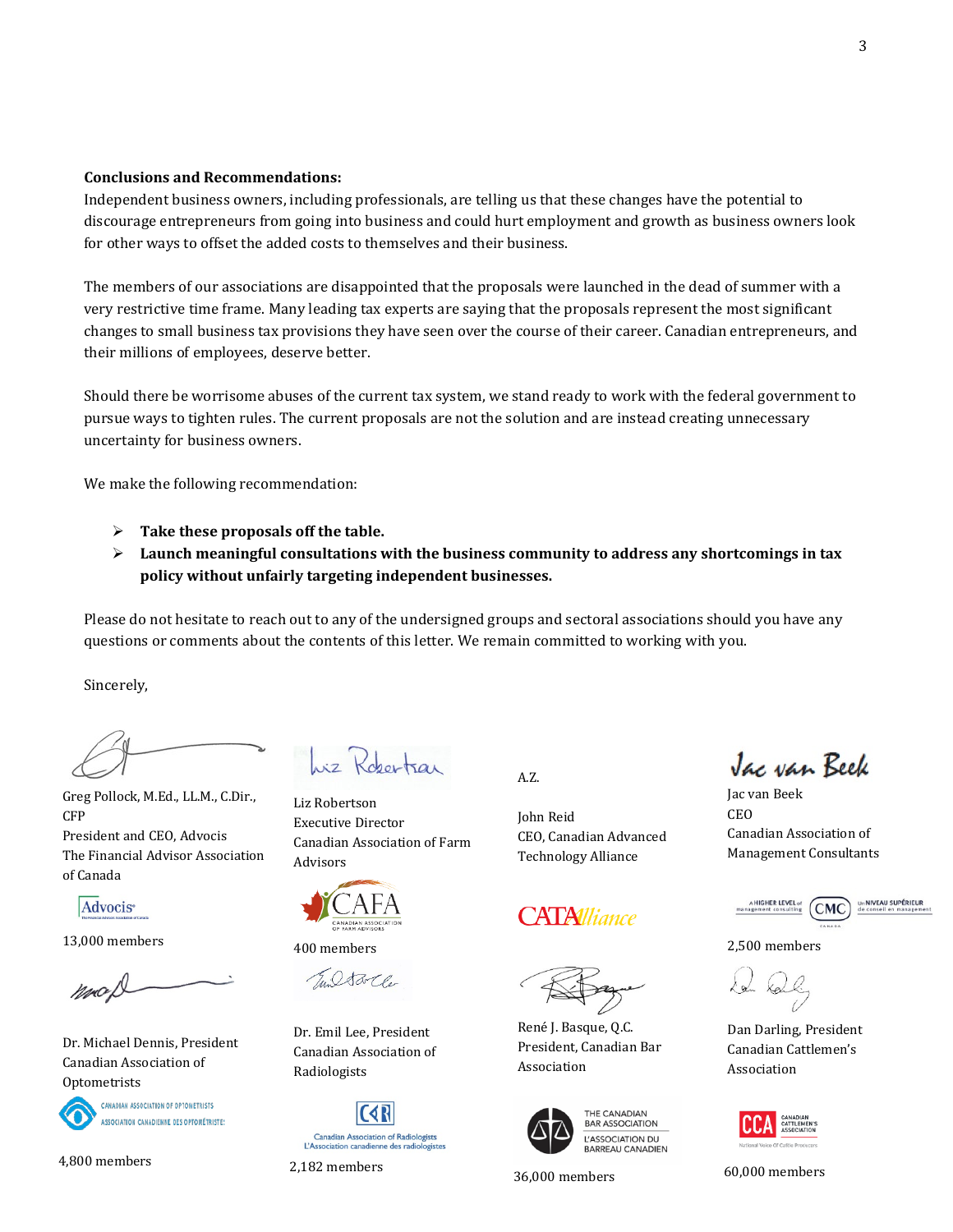Perin Beats

Perrin Beatty President and Chief Executive **Officer** Canadian Chamber of Commerce

THE CANADIAN LA CHAMBRE<br>CHAMBER DE COMMERCE<br>OF COMMERCE DU CANADA

200,000 members

Pan NU

Dan Kelly President and CEO Canadian Federation of Independent Business



109,000

members

John Ross Executive Director Canadian Pork Council



1)<br>Mahel attenson

Michael Atkinson President Canadian Construction Association

20,000 members

Kevin Lee, Chief Executive Officer, Canadian Home Builders' Association



8,500 members

General Manager

and Heating

260 members

CIPF

Ralph Suppa, CAE, President &

Ralph Jupper.

Canadian Institute of Plumbing

Association canadienne<br>des constructeurs<br>d'habitations

Canadian Conseil<br>Horticultural canadien de<br>Council l'horticulture

Canadian Horticultural Council

27,500 members

Alvin Keenan, President

Dr. Larry Levin President

CANADIAN DENTAL ASSOCIATION<br>ASSOCIATION DENTAIRE CANADIENNE

alma fer

Canadian Dental Association

J. Mr. Lewin

Ceunkelanne

 Dr. Laurent Marcoux President Canadian Medical Association



85,943 members

 Canadian Federation of Ron Bonnett President Agriculture



200,000 members

Samantha Gale Executive Director Canadian Mortgage Brokers Association



5,000 members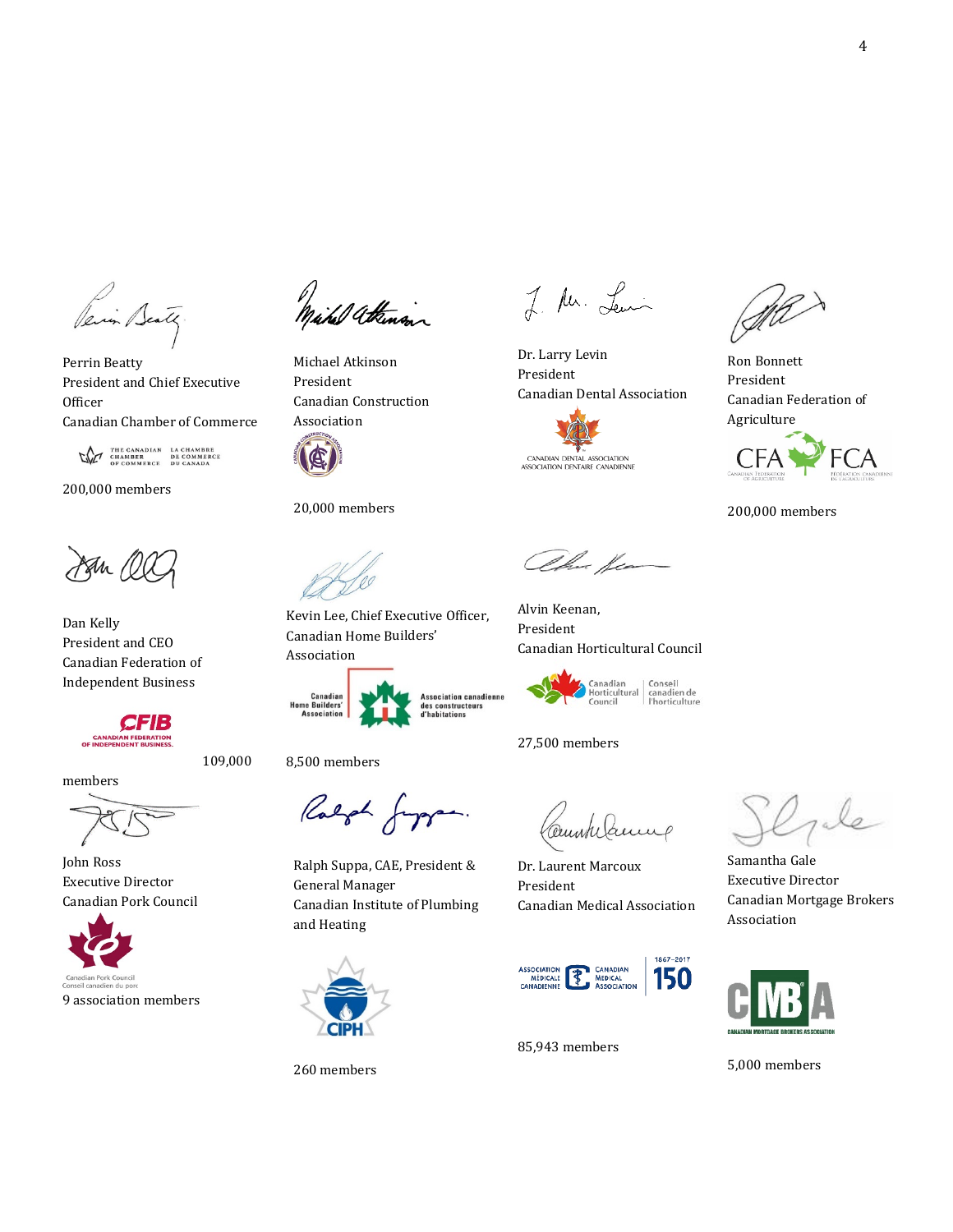Guy Legault President Conference for Advanced Life Underwriting



Aaron Wudrick, Federal Director Canadian Taxpayers Federation Taxpayers

123,000 supporters

Kavin Won

 Kevin Wong, CAE, MBA Executive Director Canadian Water Quality Coalition



208 members

 Coalition of Ontario Doctors James Swan, MD, FRCPC



2,450 members

Afric

Jeff Nielsen President Grain Growers of Canada



50,000 members

President Mark Prieditis, MD, FRCPC **Ontario Association of Radiologists** 

OAR

Ontario Association of Radiologists 1,400 members

Bill Brushett

 Family Enterprise Xchange Bill Brushett President and CEO



Next Generation Thinking®



 Federation of Ontario Law Jaye Hooper, Chair of the Associations



8,500 members

Barry Senft CEO Grain Farmers of Ontario



28,000 members

Nancy Alle

Nancy Allan Executive Director Independent Financial Brokers of Canada



3,500 members

Richard Mi Kaya

Richard McKeagan, Chief Executive Officer Mechanical Contractors Association of Canada



900 members

Cora Pettrova

Dr. Cora Pettipas President National Exempt Market Association



400 members

5